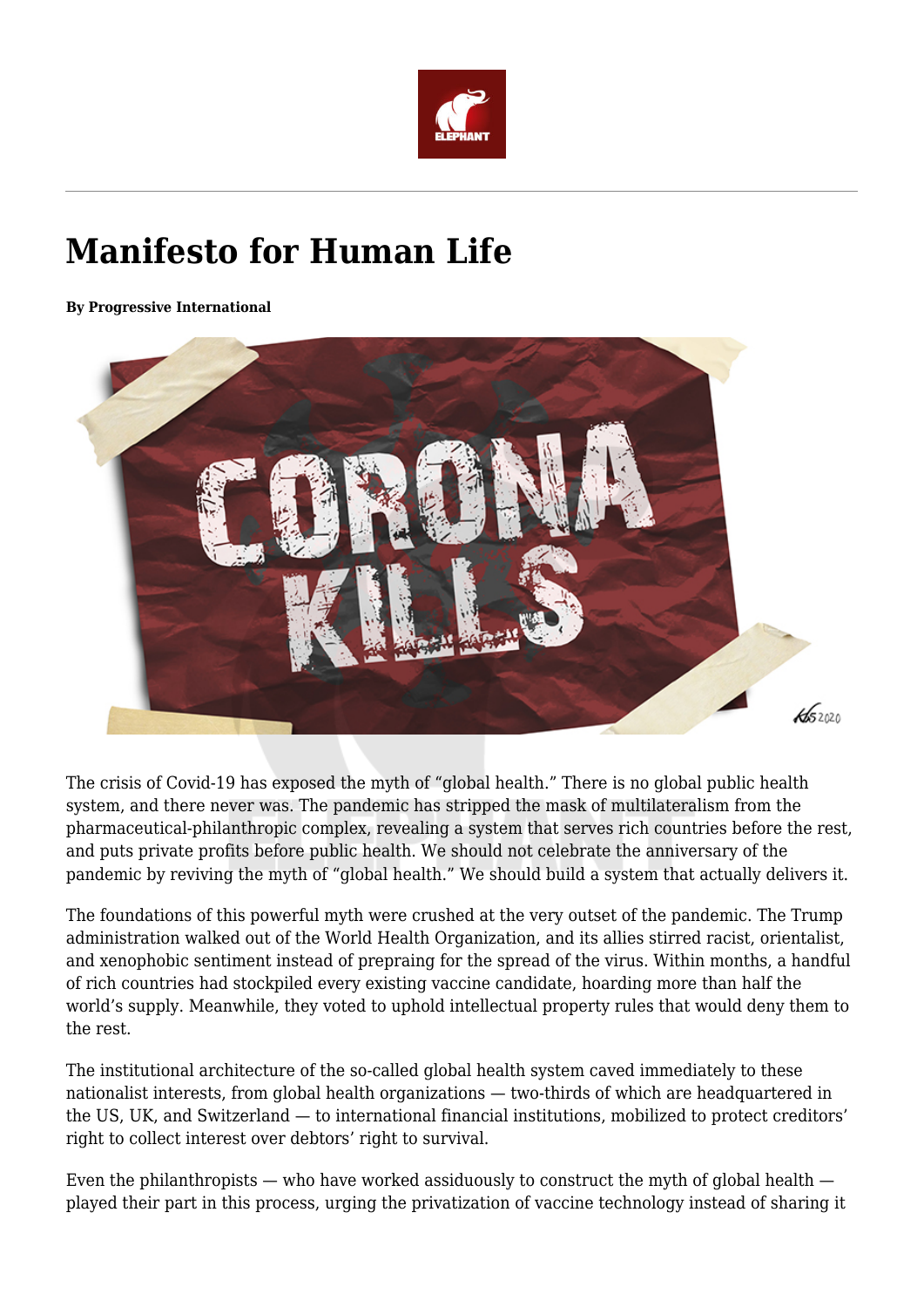with the world.

Now, these institutions mark the anniversary of pandemic declaration with debates about the future of global health — finance reforms, governance mechanisms, innovation costs, and so on. But we cannot save a system that does not exist.

Instead, we must revisit the question at the very heart of the health debate: How can we protect human life? How can we resist a health apartheid that protects the lives of the rich and discards those of the poor? How can we build a system that prioritizes the love and care that we need to keep each other alive?

Convening scholars, activists, and practitioners from around the world, the Covid-19 Response group of the Progressive International has proposed some principles in a new 'Manifesto for Life.'

## First, **a People's Vaccine for Covid-19**.

As long as the virus spreads, it can mutate and move. No one country can end the pandemic alone; Covid-19 anywhere is a threat to public health everywhere. A system truly premised on global health would guarantee open access to all know-how for the COVID-19 vaccine and the creation of production facilities across the globe.

## Second, **a World Health Organization that can work for world health**.

The interests of its rich countries, private funders, and bad ideas of big financial institutions hinder the World Health Oorganisation. It is time to free the WHO from these constraints. This does not mean building a supranational authority unaccountable to the governments it serves; on the contrary, it means delivering on the WHO's core promise of multilateral governance. A WHO focused on world health would focus on building the regional and national public health systems that enhance the principle of self-determination, rather than riding roughshod over it.

#### Third, **private capital must be made to submit to public health**.

The plain objective of "Big Pharma" is to profit from people falling ill. The right to life is made into a commodity and sold as a luxury to a limited few. To enshrine a global right to life, we must begin from the principle of free and universal healthcare, shifting from a private locus of provision over to a public.

#### Fourth, **human life is not a bargaining chip**.

We are asked to believe in a "global health" system that considers public health a source of geopolitical leverage. The pandemic has made clear that seeing health through the lens of "national security" leads to policing over provision, aggression over cooperation. A true global health system will end medical sanctions and the deployment of security forces in response to public health emergencies.

#### Finally, **pride of place for our carers**.

'Essential' workers have been hailed as heroes but dehumanized in practice: underpaid and overworked, often without any rights as workers or recourse to social support. Carer unions will be key to any public health policies. Workers must be trained, protected, paid, and their right to provide or withdraw labour respected.

One year into the pandemic, it is easy to feel that everything has changed. But it hasn't, and it must.